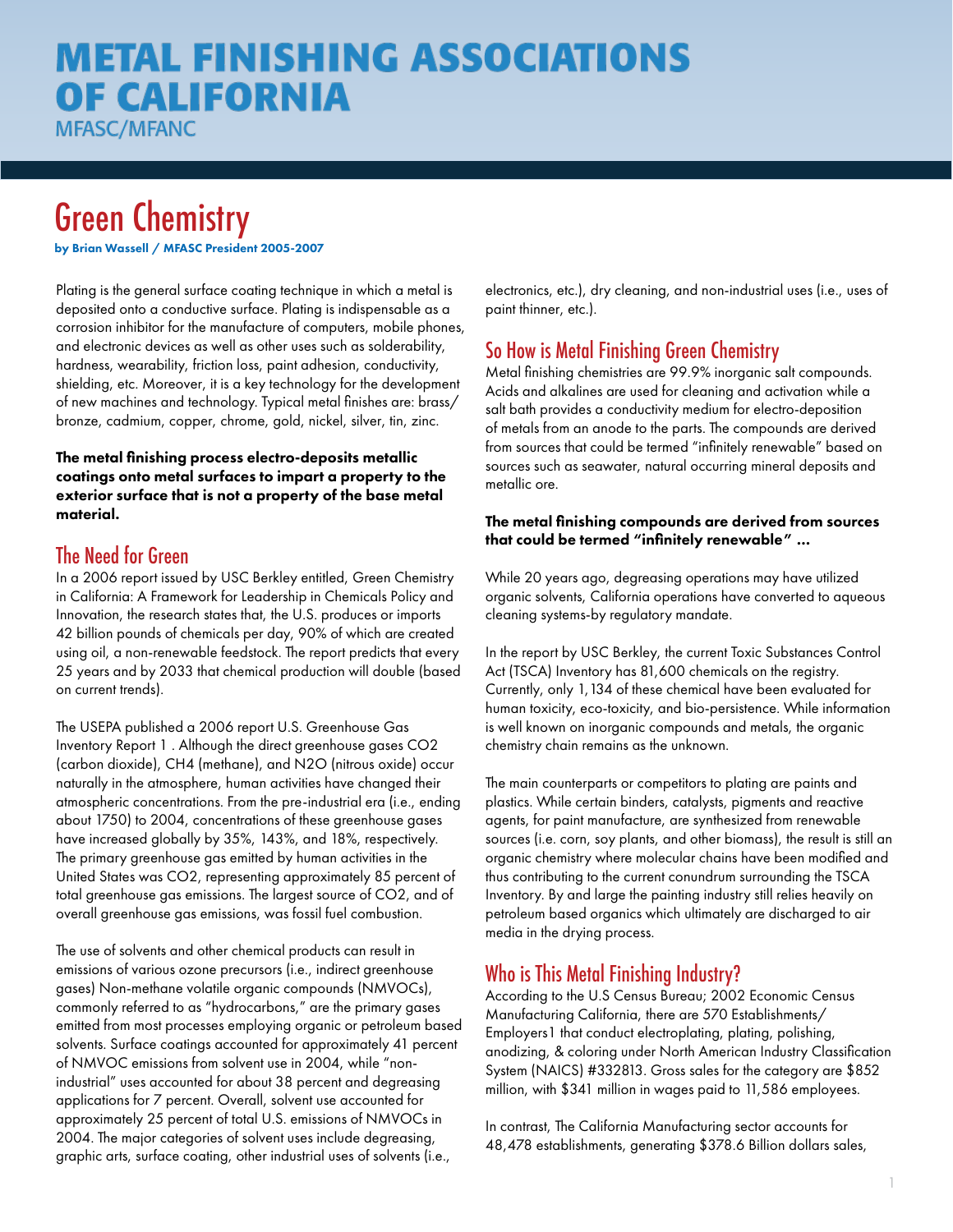## **METAL FINISHING ASSOCIATIONS OF CALIFORNIA MFASC/MFANC**

with \$66.4 billion in wages paid to 1.6 million employees. The Metal Finishing Industry directly services the Fabricated Metal Products Sector (NAISC #332) as well as, the Primary Metal Manufacturing Sector (NAISC #331) which combined account for 8,441 establishments/employers, generating \$28.1 billion in sales, and pay wages of \$ 6.8 billion to 179,464 employees.

An interesting comparison between the volume of environmental regulation applicable to Metal Finishing operations vs. the fact that Metal Finishing sector only accounts for 0.2% of revenue and 0.7% of those employed in the Manufacturing Sector, is when one examines Federal, State, and Local regulations. It could easily be shown that well over 25% of the regulatory requirements directly apply to the Metal Finishing operations as listed in Table 1.

#### Bad Press? Chrome VI? How Can This Industry Possibly Pronounce Itself Green?

The past 20 years has shown extremely high regulatory enforcement on plating facilities. Fears stemming from acids, metals, illegal disposal, fires, etc. have been routine clips in the media. Fears of Chrome VI were brought to the public arena through the popular Erin Brockovich story and through many other sinister actions involving irresponsible evil-doers in our industry.

From 1998 to 2001, the USEPA Region IX and Los Angeles Regional Water Quality Control Board jointly investigated wells in the San Fernando Valley. The "Well Investigation Program" (WIP), was in response to Chrome VI levels detected in underground water wells located in the Burbank area. The problem was due to past practices of dumping "cooling tower water" that utilized chrome VI to control algae and mineral deposits. These spent waters were dumped directly into the San Fernando Aquifer – "recharge basin". These practices dated back to the 1930,s and were not associated with "Metal Finishing Operations".

In 2004-2005 LARWQB required some 53 out of a possible 200 facilities to conduct soil sampling for all "California Metals". There were approximately 8 metal finishing facilities. There were 2 plating facilities that had been operating pre -WW2 where operations were conducted on open exposed soil, and they are currently listed Hazardous Waste Sites. Of the remainder of sample sites, (to include non-metal finishing facilities) the extent of contamination of metals was from 1 – 5 feet below grade surface (bgs), at deminimus concentration levels. Contaminated sites had historic use of solvents that provided a transport medium for the metals. Most all facilities were at the location for over 30 years and prior to RCRA standards.

While this program reveals less than flattering results, it also serves

to demonstrate the lack of migratory leaching properties of metal bearing solutions through soil media. By comparison, organic solvents such as perchloroethylene, 111 trichloroethylene etc. cause huge underground "plumes" that migrate rapidly downward to groundwater. In fact, this area of Burbank/Glendale is a huge Superfund site as a result of "organics".

Chrome VI discharged in air media has been the subject of great concern. In 1998, SCAQMD (South Coast Air Quality Management District) started part 2 of a study called MATES II to identify major sources of Hazardous Air Pollutants (HAPS). Subsequent to the study, chrome emissions from metal finishing operations were discovered to be almost 100x less than previously calculated. After 2 years of "round table negotiated rulemaking1 " and additional advances in control technology, Rule 1469 was amended, thus establishing 99.998% control efficiency for Chrome Metal Finishing Operations in the South Coast Basin.

#### Chrome emissions from metal finishing operations were discovered to be almost 100x less than previously calculated.

In 2006, CA Air Resources Board adopted a similar "statewide program" that will go into effect thus reducing the "total statewide chrome emissions from metal finishing operations" to 1.8 lbs/year. In contrast, the total statewide inventory of chrome emissions is calculated to be over 3,000 lbs.\*\*

Beginning in 1997 and finally in 2006, Federal OSHA promulgated the Federal "Permissible Exposure Limits"(PEL's) for Chromium VI. The levels dropped from 52 ug/M3 to 5 ug/M3 . MFASC conducted sampling on some 50 facilities and some 140 employees with only 2 sample aliquots showing detection for chromium well below the "action level" of 2.5 ug/M3.

What Happens to These Chemicals When You Are Done with Them?

The simplicity of inorganic chemistry allows simple "treatment" or neutralization. Typical wastes or "waste-streams" at a plating facility are primarily rinse-waters and acid /alkaline solutions. Most plating solutions are an acid or alkaline chemistry by which the metallic molecule is in "ionic state". By simply bringing the wastewater or plating solution to a neutral state, the metallic ion is oxidized and converts to a hydroxide salt and 'precipitates" or falls out of solution. Subsequently, the "metal hydroxides" are filtered and separated from the resulting wastewater. While "laden wastewater" can contain metal concentrations of up to 10,000 ppm (1%) metals, the precipitation/neutralization/filtration process will typically remove metals down to less than 1 ppm total metals. The wastewater discharge is regulated under the Federal Clean Water Act1 and generally requires less than 5 ppm removal for each individual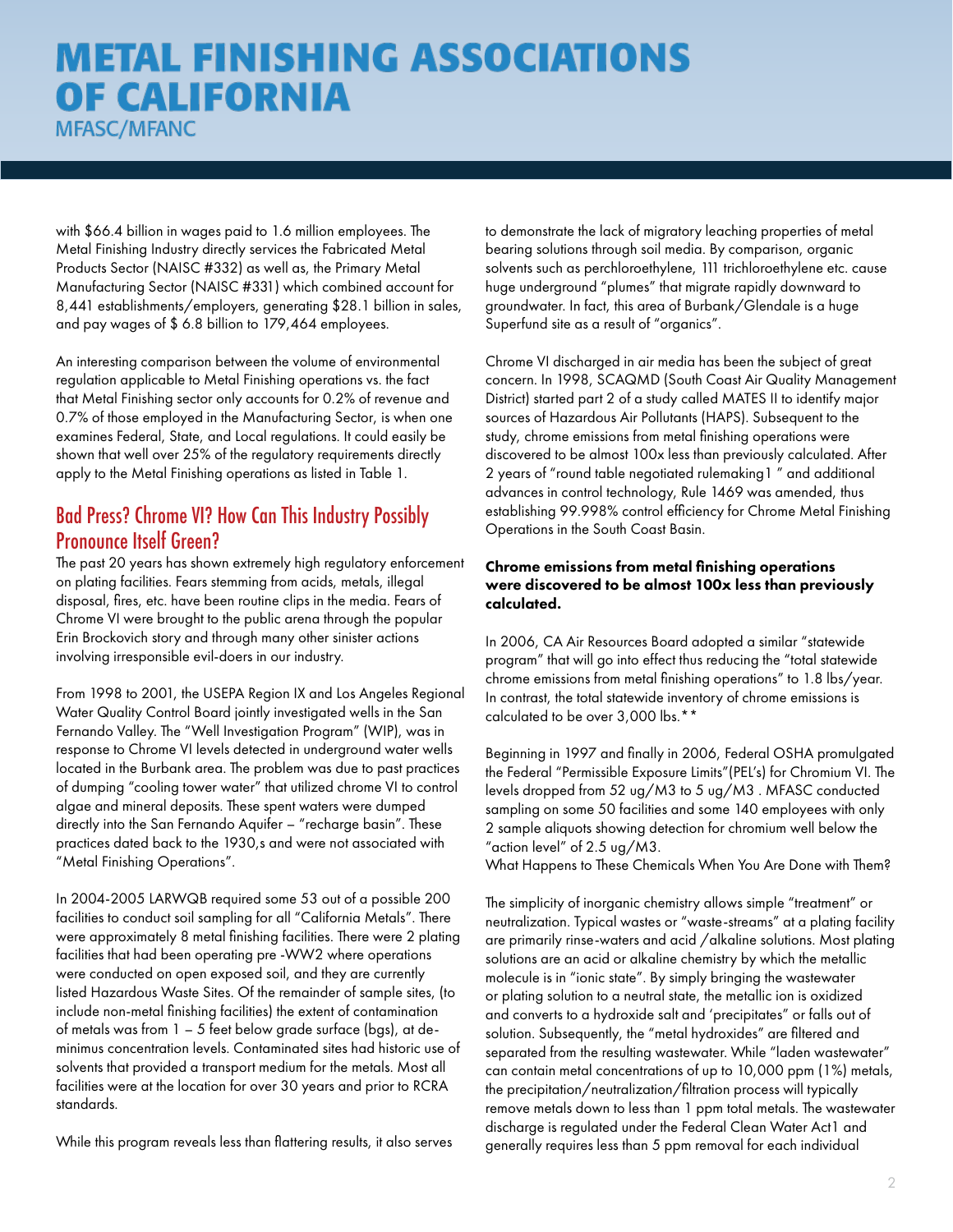## **METAL FINISHING ASSOCIATIONS OF CALIFORNIA MFASC/MFANC**

metal2 . Resulting wastewater containing inert salts and soaps is discharged to the sewer and are removed at a sewage treatment facility or POTW.

By simply bringing the wastewater or plating solution to a neutral state, the metallic ion is oxidized and converts to a hydroxide salt and 'precipitates" or falls out of solution.

The resulting metal hydroxide sludge or "filter-cake" is an EPA Listed waste code F006. The material is comprised of metals. Currently, the EPA is considering "delisting" the F006 waste because nearly all F006 waste is being recycled. In fact, it is considered a commodity because of the intrinsic metal content and the current world metal prices. The fact is that, it only requires 5% of the total energy to recover metals from F006 waste compared to the mining, refining and smelting process of converting "virgin ore". Efforts are currently underway to sell our U.S. F006 Filter-cake to Germany for up to \$100/ton.\*\*\* ("Wait until China hears about this!")

"It only requires 5% of the total energy to recover metals from F006 waste compared to the mining, refining and smelting process of converting "virgin ore".

#### What About Cyanides and Organo-Metallic Solutions?

Cyanides can be produced by certain bacteria, fungi, and algae, and are found in a number of foods and plants. Cyanide is found, but in small amounts, in apple seeds and almonds. Cyanide has been used in metal finishing as well as mining, photography and metallurgy because of it's affinity for metals.

Due to its historic uses, there are a number of myths and misconceptions relating to the toxicity of cyanide. It is important to realize that cyanide:

- Occurs naturally
- Is not toxic in all forms or all concentrations
- Does not persist in the environment
- Is not cumulative
- Is not a heavy metal
- Is not radioactive
- Can be manufactured, stored, transported used and disposed of in a safe manner.

About three million tons of hydrogen cyanide is produced annually worldwide, of which about 6% is converted into sodium cyanide and used in the metals industries (mining and metal plating). The remaining 94% of the hydrogen cyanide is used in the production of a wide range of industrial and consumer items.

The dangers associated with cyanide at a plating shop are due

to the presence of acid chemistry and the potential for hydrogen cyanide gas to be formed if they are accidentally mixed. Fortunately most cyanide bearing waste-streams at a plating facility are generated from rinsing and concentrations range from 500 -2000 ppm. At these concentrations cyanide is easily destroyed using sodium hypochlorite, (household bleach).

Organo-metallic complexes are extremely dangerous. One form is nickel carbonyl which is an intermediate to pure nickel manufacture. While past plating processes may have used these substances, they would rarely found at present because of their extremely hazardous properties. In 2000, Office of Health Hazard Assessment sought to regulate all nickel compounds based on health risks associated with Nickel Carbonyl and Nickel Subsulfide which include flammability, carcinogenicity, acute toxicity (associated with the carbon monoxide gases), and its ability to explode. As we advance towards "green chemistry" it is important to evaluate the chemical species not the metal.

So What Happens to Plated Parts When They are Disposed of?

Quite simply, plated parts outlast painted parts at least 2 to 3 times the lifecycle. This means less energy used when a part lasts much longer. Concerns raised when a plated part is land-filled are speculative. According to a USGS survey conducted in the San Fernando Valley Basin, metals1 are naturally present in our soil ranging from 5 to 50 parts per million (ppm). In a landfill there would have to be a phenomenon2 where the pH of leachate (water soaking through soil) would be at less than 3 for the metals to be released or etched from the articles, yet such metals would already be present in a pH 3 leachate due to natural occurring metal levels.

#### If a pH 3 condition is indeed occurring, we should regulate the contributors to the condition, because the metals are already there.

Modern Landfills are lined and leachate is collected at the base. While metals, nickel, cadmium, and lead, are present from the disposal of batteries, cosmetics, coloured glass and ceramics – there is no evidence that plated parts contribute to the concentrations. Furthermore, organics such as Toluene/xylene (glues and paints), phenols/cresols (paints), and benzene ( solvents and chemicals), have far greater impact on human health and the environment if there is threat of groundwater contamination.

#### Conclusion

For the past 20 years, based on the size and contribution of this faction, The Metal Finishing industry has been one of the most heavily regulated industries found in the pages of Federal, State, and Local regulations. For the past 20 years, "tens of millions of dollars" have been spent learning, researching and evaluating the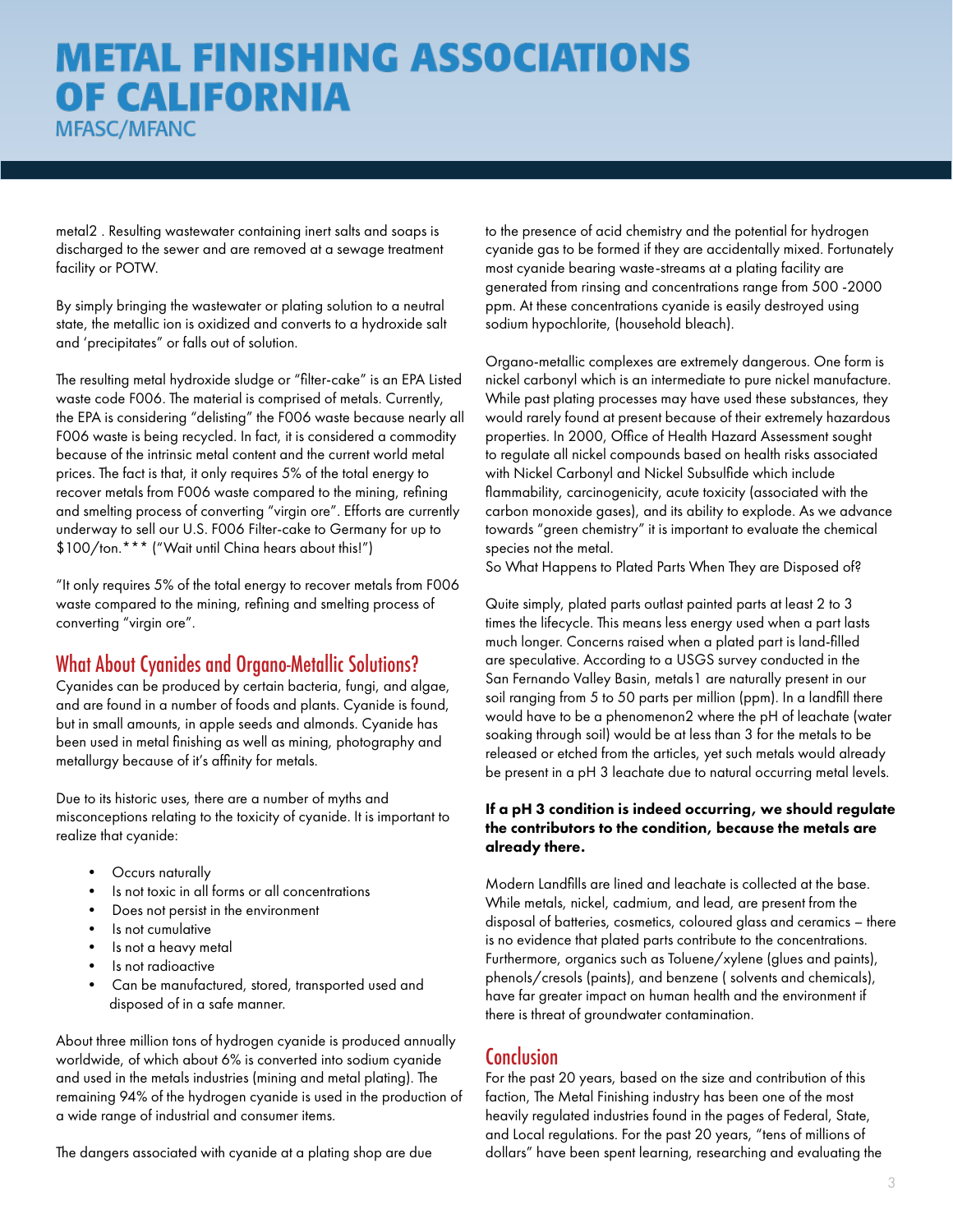## **METAL FINISHING ASSOCIATIONS OF CALIFORNIA MFASC/MFANC**

effects of this industry on human health and the environment.

The emergence of technologies from this research has resulted in safe chemical substitutions, recovery technologies to reuse or return chemistries to the original bath. Technologies have been developed to remove 99.998% of contaminants from air. Treatment technologies remove 99.99% of constituents from water. The accomplishments of "Green Existence" for this industry occur daily.

#### Referencing the USC Berkley Report, they state;

Global chemical production is expected to double every 25 years for the foreseeable future. Between now and 2033, the U.S. EPA expects 600 new hazardous waste sites to appear each month in the U.S. and require cleanup, adding to 77,000 current sites. Efforts at site mitigation are expected to cost about \$250 billion. Given the scale, pace, and burden of chemical production, the toxicity and ecotoxicity of chemicals are of great public importance.

In the context of organics, the size, expense, nature and extent of cleaning up the sites due to the eco-toxicity, and environmental persistence of organics is of grave concern compared to the migratory patterns of metals observed at a plating facility.

The simple "Green Facts" about metal finishing are:

- The process does not use hydrocarbons, as with the painting/plastic coating industry.
- Raw chemistry is derived from infinitely renewable sources as opposed to non-renewable petro-chemicals.
- Information on the effects of metals and associated inorganic chemicals on human health and the environment is well known, while 93% of organic chemistries remain unevaluated.
- The core processes of metal finishing do not contribute to Global Warming by emitting CO2, Methane, or Nitrous Oxide; however our use/need for energy is an indirect contributor for which we as an industry have no control.
- The Metal Finishing Industry is a small yet absolutely vital process in the Metal Products Manufacturing Sector, and in the overall technology sector of our economy.
- The metal finishing industry has been heavily regulated for 20 years, yet now, it may be the one industry that is so well understood and easily controlled in harmony with society's demands.
- Data is available on environmental impacts associated with past activities.
- Metal Finishing facilities can be operated at 99.99% plus control efficiencies with virtually inconsequential release to environmental media and impact on human health and the environment.
- Byproducts from metal finishing operations are 100% recyclable requiring only 5% of the original energy, 5% of the original greenhouse gases, 5% of the original consumption of non-renewable fossil fuels to recover the metals.
- Safety of workers being exposed is far less than previously thought and that simple work practices as well an environmental controls for air emissions, are effective at reducing worker exposures to even less than minimal risk.
- While certain hazards are associated with plating chemistry, an abundance of controls are in place to minimize risk and virtually eliminate potential for off-site consequence.
- There are some metal chemistries that are "extremely hazardous"…but we don't use them anymore.

As President of The Metal Finishing Association of Southern California, I have never had such a positive outlook for our industry. I see how the historic regulatory "hammering" that we endured will now bear fruit as we emerge into a new "Green Chemistry" era. The history of "bad players" that have left an irrevokable mark on our industry have now been put out of business, and we have educated those who are responsible.

Our processes are energy intensive and we need energy. I put forth a request to our Legislators, California Agencies, and Policy Makers and I believe I speak on behalf of the Manufacturing Sector when I say;

#### "Please develop and invest in new, clean and renewable source energy systems for our state as we move into this new era of Green Manufacturing."

If you have questions or comments regarding the information or content of this article, please contact MFASC Headquarters.

Brian Wassell MFASC President 2005-2007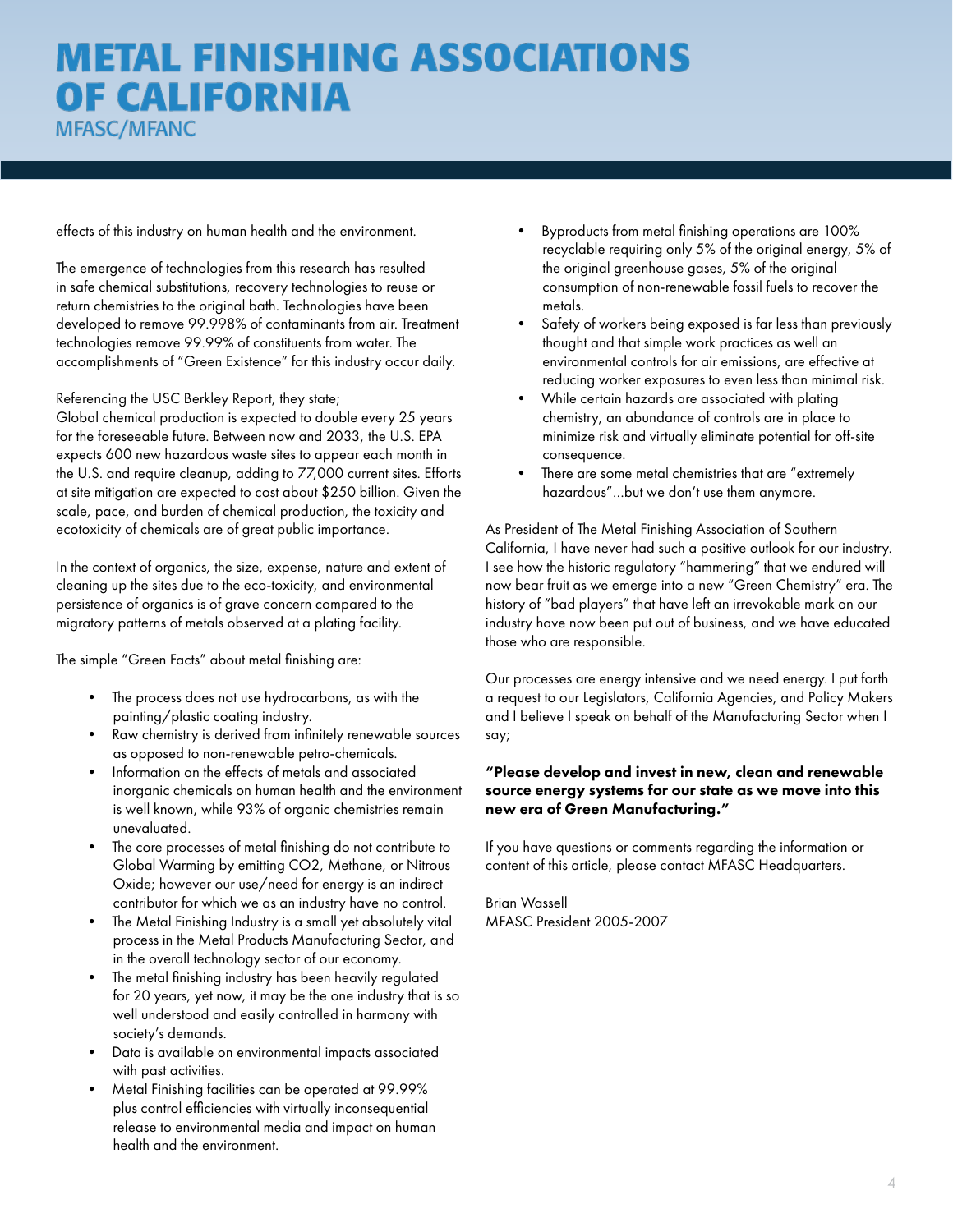# **ETAL FINISHING ASSOCIATIONS OF CALIFORNIA**

**MFASC/MFANC** 

## Table 1 - Metal Finishing Regulations

#### Federal EPA RCRA (Resource Conservation and Recovery Act

- Generator Standards
- Hazardous Waste Determination/Classification
- Underground Storage of Hazardous Substances
- Land Disposal Certification/Restrictions
- Hazardous Waste Generation Reporting

#### CWA (Clean Water Act)

- Stormwater Pollution Prevention Program
- Sewer Discharge Program/Limitations

#### SARA (Superfund Amendments and Reauthorization Act - Community Right to Know / Emergency Planning)

- Chemical Inventory Reporting
- Chemical Spill Reporting

#### CERCLA (Comprehensive Environmental Response, Compensation and Liability Act)

Comments: As established by RCRA, Generators of hazardous waste have "cradle to grave" responsibility for the waste. This establishes total financial responsibility for past as well as current waste management practices at off-site TSD

### OSHA Standards (see California)

- Hazard Communication / Worker Right to Know
- MSDS System
- RCRA Required Emergency Contingency Plans and Emergency Action Plans
- Hazardous Waste Operations and Training
- Confined Space Entry Determination
- OSHA Reporting / Log 300

#### DOT - Department of Transportation

- RCRA Hazardous Waste Shipping and Manifesting Program
- DOT Proper Shipping Names, Containers, Labels, Warnings and Placards
- Hazardous Materials Registration Program California

## California DTSC ( Department of Toxic Substances Control)

- Hazardous Waste Control Law
- Generator Standards
- Hazardous Waste Determination/Classification
- Underground Storage of Hazardous Substances
- Land Disposal Certification/Restrictions
- Hazardous Waste Generation Reporting
- Permit by Rule and Fees
- California Land Disposal Restriction
- Waste Minimization Source Reduction Evaluation Plans "SB 14"
- Hazardous Waste Manifest and Fees

#### SWRCB (State Water Resources Control Board)

- Stormwater Pollution Prevention Permit Monitoring and Analysis Reporting
- Well Investigation Program Soil Gas Survey
- Underground Storage Tanks

#### ARB (Air Resources Control Board)

- Toxic Hot Spots Program (report annual emissions)
- New Statewide Chromium Standard

### Cal / OSHA

- Injury and Illness Prevention Program
- Emergency Plans
- Fire Prevention Plans
- Hazard Communication Standards MSDS, Training, Labels, etc.
- Ventilation Program (record testing)
- Respiratory Protection Program (respirators)
- Chemical Storage Requirements
- Confined Spaces Program/Determination
- Baseline Exposure Monitoring
- Personal Protective Equipment Program
- Forklift Program
- Exits/Means of Egress/Evacuation Plans
- Machinery and Hand Tools Guarding
- Welding Equipment
- Compressor Permits
- Electrical Safety Programs
- Fire Extinguishers
- Emergency Eyewash /Showers Inspections and Locations